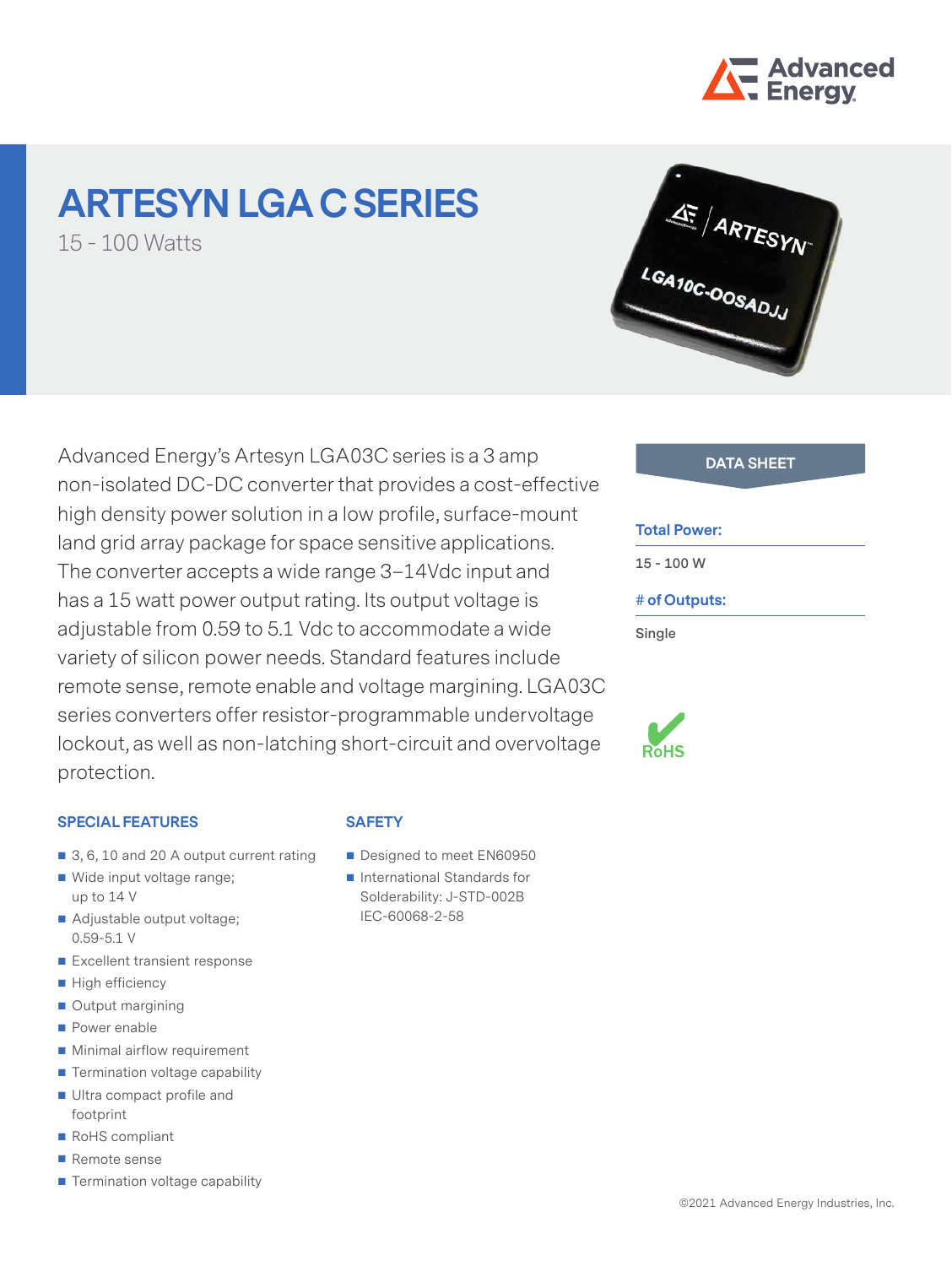#### **ELECTRICAL SPECIFICATIONS**

| Output                                              |                                                                                      | 3/6/10 A Models                                                                                                         | 20 A Model     |  |  |
|-----------------------------------------------------|--------------------------------------------------------------------------------------|-------------------------------------------------------------------------------------------------------------------------|----------------|--|--|
| Output voltage                                      | See Page 3                                                                           | $0.59 - 5.1 V$                                                                                                          |                |  |  |
| Output setpoint accuracy                            | 0.1% trim resistors                                                                  | ±1.0%                                                                                                                   |                |  |  |
| Line regulation                                     |                                                                                      |                                                                                                                         | ±0.2%          |  |  |
| Load regulation                                     |                                                                                      |                                                                                                                         | ±0.5%          |  |  |
| Max Current Max Power                               |                                                                                      | 15/30/50 W                                                                                                              | 100 W          |  |  |
| Overshoot                                           | At turn-on                                                                           |                                                                                                                         | $0\%$          |  |  |
| Undershoot                                          | At turn-off                                                                          |                                                                                                                         | 0 mV           |  |  |
| Ripple and noise<br>5 Hz to 20 MHz                  | See Note 1<br>$V_{in}$ = 5 V, $V_{out}$ = 2.5 V                                      | 20/25/30 mV                                                                                                             | 30 mV          |  |  |
| Transient response                                  | See Notes 1 and 2<br>$V_{in}$ = 5 V, $V_{out}$ = 2.5 V                               | 100/160/160 mV<br>1175 mV<br>15 µs recovery to<br>15 µs recovery to<br>within regulation band<br>within regulation band |                |  |  |
| Input                                               |                                                                                      |                                                                                                                         |                |  |  |
| Input voltage range <sup>3</sup>                    |                                                                                      | $3 - 14$ Vdc                                                                                                            | $4.5 - 14$ Vdc |  |  |
| Input current                                       | Enable On at (0 A)<br>Enable Off                                                     | 50 mA<br>5 <sub>mA</sub>                                                                                                |                |  |  |
| Start-up time                                       | Power up<br>Enable On/Off                                                            | 3 ms<br>2 <sub>ms</sub>                                                                                                 |                |  |  |
| General                                             |                                                                                      |                                                                                                                         |                |  |  |
| Efficiency                                          | $V_{in}$ = 5 $V_{out}$ , $V_{o}$ = 2.5 V,<br>$I_{\text{out}}$ = 50% $I_{\text{max}}$ | 92% typ.                                                                                                                | 92% typ.       |  |  |
| Switching frequency                                 |                                                                                      | 1 MHz<br>800 kHz                                                                                                        |                |  |  |
| Material flammability                               |                                                                                      | <b>UL94V-0</b>                                                                                                          |                |  |  |
| <b>MTBF</b>                                         | 12 V @ 40 °C<br>100% load<br>Bellcore 332                                            | > 20,000,000 hours                                                                                                      |                |  |  |
| Coplanarity                                         |                                                                                      | $150 \mu m$                                                                                                             |                |  |  |
| Thermal performance<br>See Technical Reference Note | Operating ambient<br>Non-operating ambient                                           | $-40$ °C to $+85$ °C<br>-40 °C to +125 °C                                                                               |                |  |  |

| <b>Protection</b>                      |                          |            |  |  |  |  |  |
|----------------------------------------|--------------------------|------------|--|--|--|--|--|
| Short circuit                          | Hiccup, non-latching     |            |  |  |  |  |  |
| Overvoltage                            | Hiccup, non-latching     |            |  |  |  |  |  |
| Mininum Recommended System Capacitance | $3/6/10$ A Model         | 20 A Model |  |  |  |  |  |
| Short circuit                          | 1 µF                     | $10 \mu F$ |  |  |  |  |  |
| Overvoltage                            | $50 \mu F$<br>$10 \mu F$ |            |  |  |  |  |  |

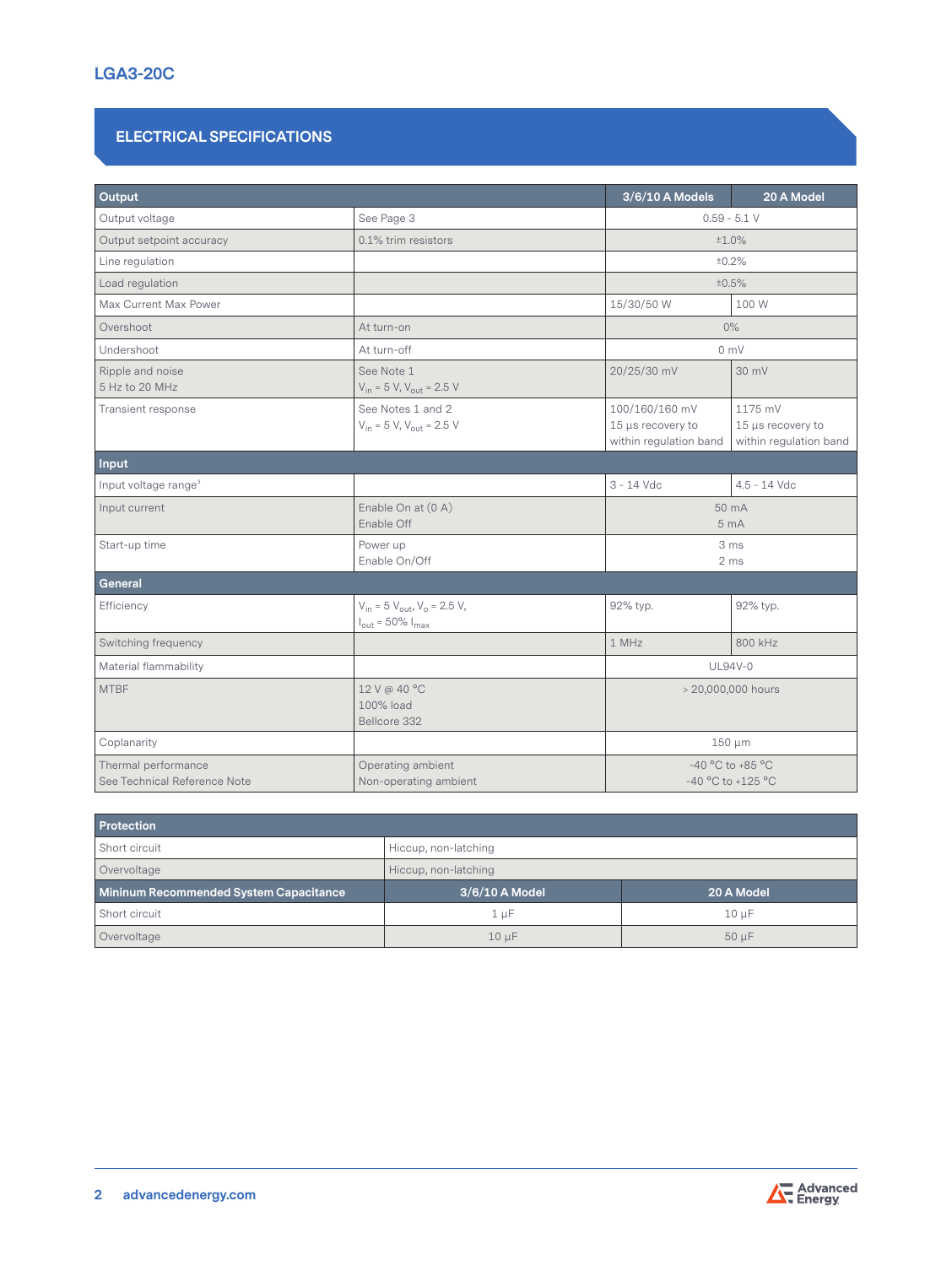#### **ORDERING INFORMATION**

| <b>Standard Model</b> | <b>Output Power</b> |                      |                       | <b>Output Current</b> |            | <b>Efficiency</b> | Regulation |            |
|-----------------------|---------------------|----------------------|-----------------------|-----------------------|------------|-------------------|------------|------------|
| <b>Numbers</b>        | (Max.)              | <b>Input Voltage</b> | <b>Output Voltage</b> | Min                   | <b>Max</b> | (Typical)         | <b>Min</b> | <b>Max</b> |
| LGA03C-00SADJJ        | 15 W                | $3 - 14.0$ Vdc       | $0.59 - 5.1$ Vdc      | 0 A                   | 3 A        | 92%               | ±0.2%      | ±0.5%      |
| LGA06C-00SADJJ        | 30 W                | $3 - 14.0$ Vdc       | $0.59 - 5.1$ Vdc      | 0A                    | 6 A        | 92%               | ±0.2%      | ±0.5%      |
| LGA10C-00SADJJ        | 50 W                | $3 - 14.0$ Vdc       | $0.59 - 5.1$ Vdc      | 0 A                   | 10A        | 92%               | ±0.2%      | ±0.5%      |
| LGA20C-01SADJJ        | 100 W               | $4.5 - 14.0$ Vdc     | $0.59 - 5.1$ Vdc      | 0A                    | 20A        | 91%               | ±0.2%      | ±0.5%      |

## **MODEL NUMBER SYSTEM WITH OPTIONS**

| <b>Product Family</b> | <b>Rated Output</b><br>Current                                                                      | Performance                            | <b>Input Voltage</b>                                             | Type of Output                                | Options                                                | <b>RoHS Compliance</b>                                           |
|-----------------------|-----------------------------------------------------------------------------------------------------|----------------------------------------|------------------------------------------------------------------|-----------------------------------------------|--------------------------------------------------------|------------------------------------------------------------------|
| <b>LGA</b>            | <b>XX</b>                                                                                           | C                                      | 00                                                               | <b>SADJ</b>                                   |                                                        |                                                                  |
|                       | <b>Rated Output</b><br>Current<br>$03 = 3$ Amp<br>$06 = 6$ Amp<br>$10 = 10$ Amp<br>$= 20$ Amp<br>20 | Performance<br>$C = Cost$<br>Optimized | <b>Input Voltage</b><br>$00 = 3 - 14.0 V$<br>$01 = 4.5 - 14.0 V$ | Type of Output<br>Single Adjustable<br>Output | Options<br>$X = Various$<br>Options (see<br>Sales Rep) | <b>RoHS Compliance</b><br>$=$ Pb free<br>(RoHS 6/6<br>compliant) |

#### **HEATSINK NUMBER SYSTEM WITH OPTIONS**

| <b>Product Family</b>  | Product   |        | Purpose                      | Height*                                                                                      |
|------------------------|-----------|--------|------------------------------|----------------------------------------------------------------------------------------------|
| <b>LGA</b>             | <b>XX</b> | $\sim$ | С                            | 00                                                                                           |
| <b>Land Grid Array</b> | Heatsink  |        | <b>Heatsink and Adhesive</b> | <b>Total Height</b><br>(LGA20 + Heatsink)<br>$045 = 0.45"$<br>$048 = 0.48"$<br>$050 = 0.50"$ |

\* Height is the total height of the LGA20C-00SADJJ with heatsink attached.

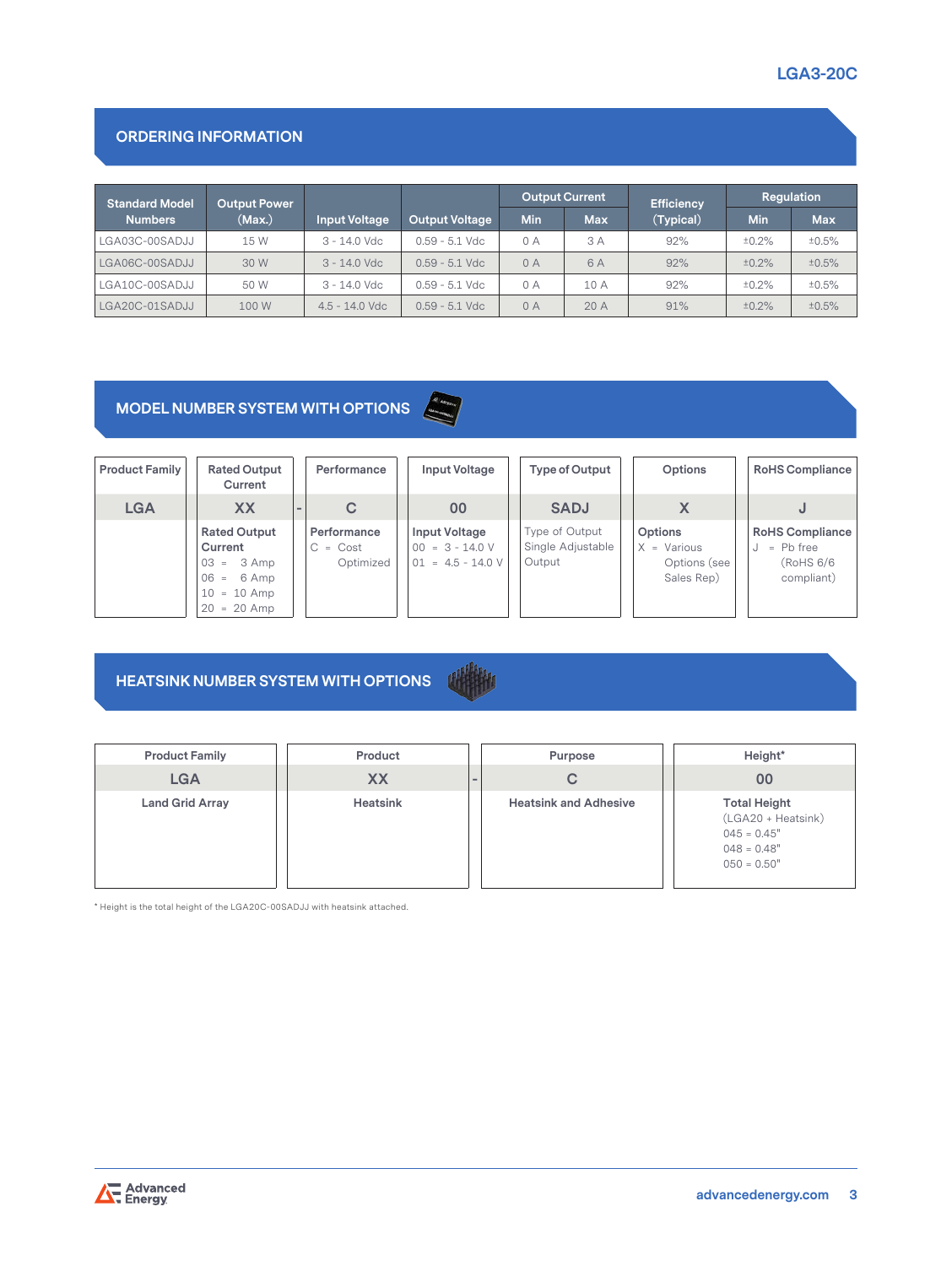### **APPLICATION EQUATIONS**

#### **Setting Output Voltage**

Default output voltage: 0.591 V

The outut voltage may be adjusted with a resistor placed between the "Trim" and "-Sense" pin.

The formula for calcuating the value of this resistor is:

 $R_{\text{trim}}(k\Omega) = 1.182$ 

 $V_{\text{out}}$  - 0.591

See Technical Reference Note for other trimming methods.

Default Turn-on voltage: 2.9 V (300 mV Hysteresis)

The Turn-on voltage may be adjusted with a resistor placed

between the "Enable" and "Ground" pins.

The formula for calculating the value of this resistor is:

 $R_{\text{UV}}(k\Omega) = 14.81 * 6.81$  $(6.81 \cdot V_{Turnon}) - 18.16$ 

#### **\*ONLY USE WITH OPEN COLLECTOR DEVICE \*DO NOT DRIVE PIN WITH A VOLTAGE**

Notes:

1. Measured as per recommended minimum system capacitance.

2. di/dt = 10 A/  $\mu$ s,12 Vin = Norm, Tc = 25 °C, load change = 50% lo 100% lmax.

3. Internal input capacitance is rated 16 Vdc maximum.

#### **Setting Margin Control**

To margin the output up, pull the margin control pin high. To margin down, pull the margin control pin low. If the pin is left floating, the feature is disabled. The maximum margining range is ±33% of the oputput default voltage setting, with maximum output at 5.5 V

 Vmargin\_up = 0.1182 \* R<sub>margin</sub>  $R_{trim} + 2k$  $R_{\text{ofs}}$ +  $R_{\text{trim}}$ Rtrim + 2k

 Vmargin\_down = 0.1182 \*  $\frac{R_{margin}}{R_{ofs}}$  $R_{trim}$ 

**Setting Output Voltage Setting Under Voltage Lock Out – 20 A Models**

Default Turn-on voltage: 4.3 V (300 mV Hysteresis)

The Turn-on voltage may be adjusted with a resistor placed between the "Enable" and "Ground" pins.

The formula for calculating the value of this resistor is:

 $R_{\text{UV}}(k\Omega) =$  30.1 \* 4.22  $(8.577 * V_{Turn\_on}) - 34.32$ 

#### **\*ONLY USE WITH OPEN COLLECTOR DEVICE \*DO NOT DRIVE PIN WITH A VOLTAGE**



External input fusing is recommended.

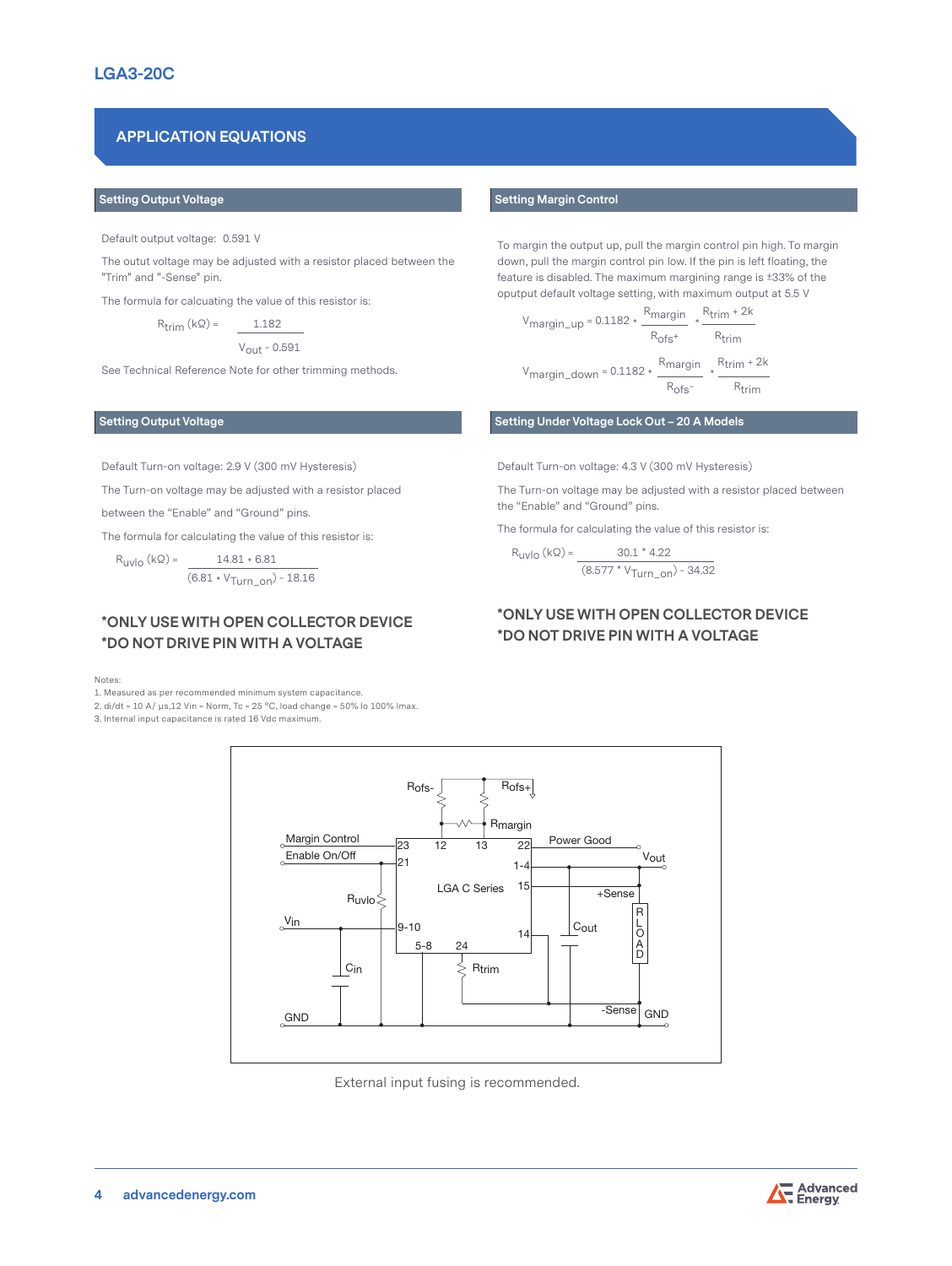#### **MECHANICAL DRAWING AND FOOTPRINT**

D



Recommended System Board Footprint



Tolerance Note: ±0.010 (0.25)

#### Recommended Solder Paste Stencil



| <b>Component Height</b> |               |  |  |  |
|-------------------------|---------------|--|--|--|
| Model #                 | DIM A in (mm) |  |  |  |
| LGA03<br>LGA06<br>LGA10 | 0.129(3.27)   |  |  |  |
| LGA20                   | 0.210(5.33)   |  |  |  |

D

|                                                                                                                                                                                                     | <b>Pin Assignments</b> |                |  |  |  |  |
|-----------------------------------------------------------------------------------------------------------------------------------------------------------------------------------------------------|------------------------|----------------|--|--|--|--|
| commended System Board Footprint                                                                                                                                                                    | Single Output          |                |  |  |  |  |
|                                                                                                                                                                                                     | $\mathbf{1}$           | Vout           |  |  |  |  |
| REVSION RECOR<br>PART NUM<br>7201223-0000<br><b>RELEASE FOR PRODUCTOR</b>                                                                                                                           | $\mathbf{2}$           | Vout           |  |  |  |  |
|                                                                                                                                                                                                     | 3                      | Vout           |  |  |  |  |
| 139 [3.53]<br>SECTION A-A<br>SCALE 4: 1                                                                                                                                                             | $\overline{4}$         | Vout           |  |  |  |  |
| 020+003 0.51+0.08<br><b>Kitchen Har</b><br>$\mathbf{L}$ .con [0.79]                                                                                                                                 | 5                      | <b>GND</b>     |  |  |  |  |
| .102 [2.50] $\frac{1}{\text{ReF}}$<br>$\frac{cos(16.51)}{max}$                                                                                                                                      | 6                      | <b>GND</b>     |  |  |  |  |
| ⊡<br>gaaaaaaaa<br>$\bigcirc$ of A                                                                                                                                                                   | 7                      | <b>GND</b>     |  |  |  |  |
| <b>SIS RADIO AND</b><br>THE RADIO AND<br>$\frac{16.511}{4X}$                                                                                                                                        | 8                      | <b>GND</b>     |  |  |  |  |
|                                                                                                                                                                                                     | $\Theta$               | Vin            |  |  |  |  |
| $\overline{1}$ $\overline{1}$                                                                                                                                                                       | 10                     | Vin            |  |  |  |  |
| $+1$                                                                                                                                                                                                | 11                     | <b>NC</b>      |  |  |  |  |
|                                                                                                                                                                                                     | 12                     | - Offset       |  |  |  |  |
| e Note: ±0.010 (0.25)                                                                                                                                                                               | 13                     | + Offset       |  |  |  |  |
|                                                                                                                                                                                                     | 14                     | - Sense        |  |  |  |  |
| Recommended Solder Paste Stencil                                                                                                                                                                    | 15                     | + Sense        |  |  |  |  |
| 0.487 (12.37)<br>$\begin{array}{r} 0.392\ 899\\ 0.243\ 8.71)\\ 0.244\ 7.47)\\ 0.245\ 6.22)\\ 0.196\ 4.98)\\ 0.147\ 8.73)\\ 0.088\ 2.43)\\ 0.088\ 2.43)\\ 0.049\ 1.24)\\ 0.049\ 1.24)\\ \end{array}$ | 16                     | <b>NC</b>      |  |  |  |  |
|                                                                                                                                                                                                     | 17                     | <b>NC</b>      |  |  |  |  |
| $0.024$ * $X.024$ *<br>$.64) -$<br>14X<br>0(0)                                                                                                                                                      | 18                     | <b>NC</b>      |  |  |  |  |
| $0.042(1.07) -$<br>- 0.045 (1.14)<br>- 0.090 (2.29)<br>O-<br>$-0.114(2.90)$                                                                                                                         | 19                     | <b>NC</b>      |  |  |  |  |
| $-0.135(3.43)$<br>D.<br>$-0.114^{\circ}$ X 0.104° 0.024 (0.61) $\frac{1}{\sqrt{2}}$<br>0.177(4.50)<br>$-0.180(4.57)$<br>D <sup>-</sup><br>$-0.225(5.72)$<br>$0.114$ " X 0.114"-<br>8X               | 20                     | <b>NC</b>      |  |  |  |  |
|                                                                                                                                                                                                     | 21                     | Enable         |  |  |  |  |
| $-0.317(8.05)$                                                                                                                                                                                      | 22                     | Power Good     |  |  |  |  |
| $-0.487(12.37)$<br>0.114(2.90)                                                                                                                                                                      | 23                     | Margin Control |  |  |  |  |
| 0.114(2.90)                                                                                                                                                                                         | 23                     | Trim           |  |  |  |  |
|                                                                                                                                                                                                     |                        |                |  |  |  |  |